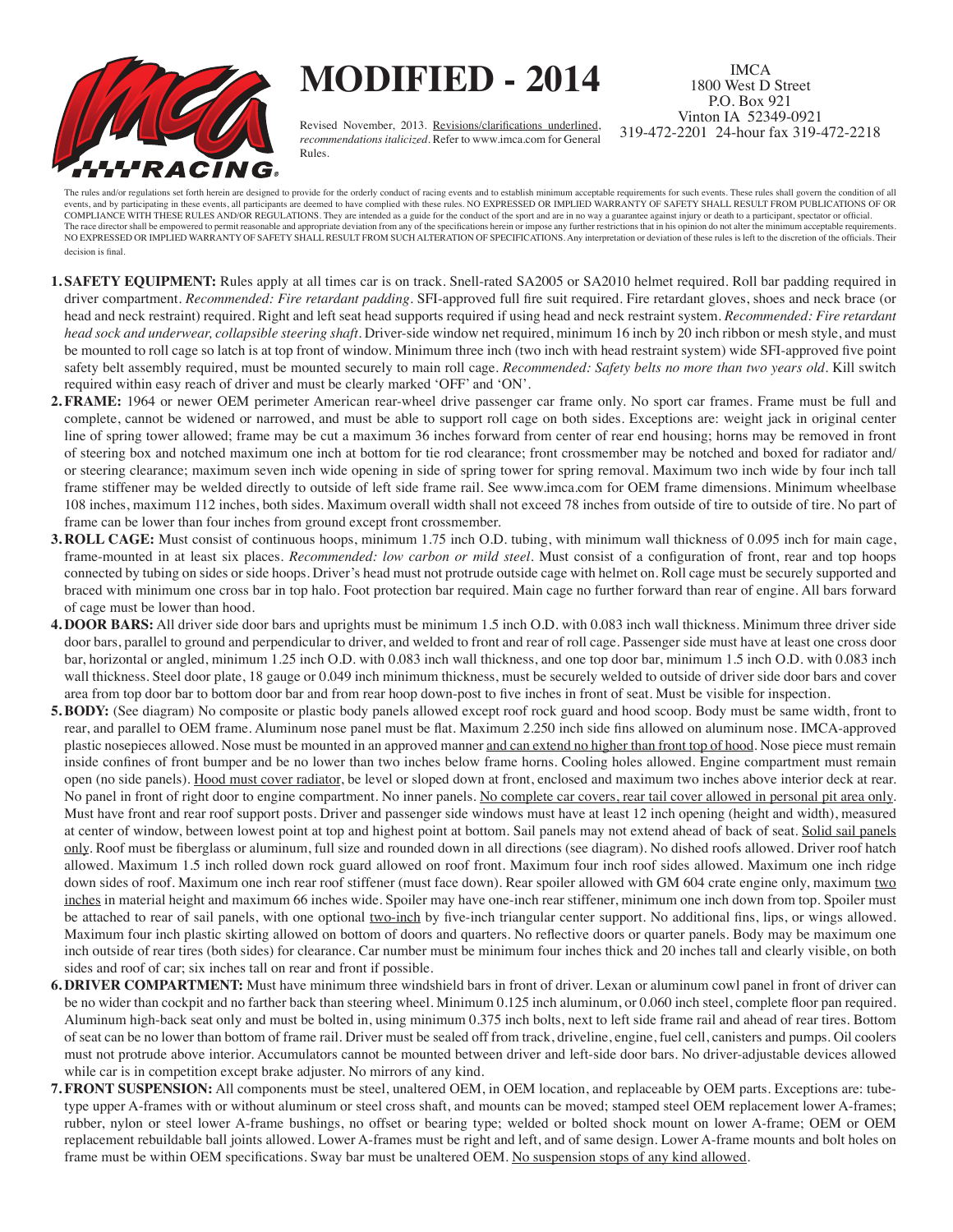- **8. STEERING:** No rack and pinion. All components must be steel, unaltered OEM, in OEM location. Exceptions are: outer tie rod end and adjustment sleeve may be replaced by a minimum 0.625 inch steel rod end and steel tube; spindles can be ground for brake caliper clearance only; unaltered, OEM or OEM replacement Pinto spindles with 'IMCA' raised cast; bolt on spindle savers allowed; steel steering shafts and knuckles only; driver compartment steering may be modified, must be kept on left side. Spindles must be right and left, and of same design. Quick release required - steering quickener and steering wheel may be aluminum. Idler arm, pitman arm, and center link must match frame.
- **9. SHOCKS:** One steel, nonadjustable, unaltered shock per wheel. All shocks must completely collapse at any time. One additional shock allowed in pull-bar area. No external or internal bumpers or stops. No threaded body, front coil-over, air, or remote reservoir shocks. No Schrader or bladder type valve allowed. Front half may be shielded. One or all shocks may be claimed per event for \$50 each, counting as one claim on card, following shock claim procedures (Refer to www.imca.com).
- **10. SPRINGS:** One steel, non-progressive coil spring per wheel only. One additional spring allowed on pull bar, may be progressive. All coil springs must be at least 4.5 inches O.D. No torsion bars, air bags, inner liners or spring rubbers allowed. Steel or composite leaf spring allowed.
- **11. REAR SUSPENSION:** No independent rear suspension. All components must be steel. No covers on any suspension components. All trailing arms/link bars must be solid tubing. Rear of frame may be altered to accept leaf or coil springs. Steel coil-over eliminators, or steel or aluminum coil-over kits allowed - must conform to shock and spring rules. One mechanical traction pull bar allowed. No lift, brake or sway bars. Rubber bumpers allowed on pull bar or panhard bar only. No suspension stops of any kind allowed. Exception is: solid safety chains securely mounted frame to axle housing only (cannot be mounted to any floating device), no springs or rubbers allowed. Minimum 19 inch long panhard bar, measured straight line, center to center.
- **12. REAR END:** Any steel approved OEM passenger car or truck non-cambered rear end (housing and carrier) allowed. Safety hubs (floater) allowed. All components must be steel, except lowering blocks, axle and U-joint caps, and drive flange. One inch inspection hole required in housing. Full steel spool, steel mini spool or welded rear ends only. Steel axles only. No quick change devices. One piece drive flange only. No torque dividing differentials. No scalloped ring gears.
- **13.BUMPERS:** (See diagram) Steel bumpers must be on front and rear and welded, or securely mounted with minimum 0.375 inch bolts. Rear bumper must be capped, constructed of solid square, or minimum 1.25 inch O.D. tubing with 0.095 wall thickness (similar to diagram), maximum six inches beyond rear deck, no wider than five inches outside of rear frame rails. If wider than five inches outside rear frame rails must be bent forward 90 degrees, or constructed in a loop design. Must have at least one upright, minimum 1.25 inch with 0.065 wall thickness, from bumper to fuel cell guard. Two-bar front bumper must be minimum 1.25 inch O.D. tubing with minimum 0.065 wall thickness (maximum 0.095 inch) mounted frame-end to frame-end, no wider than width of material outside frame horns and with bottom loop parallel to ground. Top bar must be directly above bottom bar, minimum 6.5 inches apart, measured center to center.
- **14.TIRES/WHEELS:** Must use unaltered Hoosier Race tire, G60-15 with IMCA stamped on sidewall. No chemical softening, conditioning, or grooving of tires (refer to www.imca.com for automatic penalties). Tires may be ground or siped within confines of tread (not past factory straight line). No re-caps. All wheels must display white 'IMCA approved' decal and wheel manufacturer decal. Aluminum, composite or steel spacers allowed. May use IMCA approved bead lock, on right rear only. External, steel bead lock only and it cannot make wheel any narrower than eight inches and no wider than 8.75 inches. Must use only steel bolts. Foam type or plastic outer mud cover allowed on right side wheels. Inner mud cover allowed on left rear only. Rim-mounted bleeder valves allowed. Steel lug nuts only.
- **15. BRAKES:** Must be steel approved OEM, operative four wheel, drum or disc. Must maintain minimum OEM dimensions for hubs/rotors and calipers, cannot be lightened. Bolt pattern may be changed. Larger studs allowed. Rear rotors may be aftermarket 0.81 inch thickness (new). Vented solid surface rotors only, no scalloped or ceramic coated rotors. No brake shut-off or pressure sensitive devices. One front to rear proportioning device allowed. Brake lines must be visible.
- **16. EXHAUST:** Round tube headers only. All primary header tubes must enter directly into one collector at same point at end of header. (1) Collector length maximum nine inches. Turn down (maximum 10 inches) allowed. Schoenfeld mufflers, stamped IMCA609, IMCA930, or IMCA935 must be used if track has noise reduction rule of 98 dB or more (exception is California). All exhaust must go through mufflers, two per car, one per header. Valve covers and headers may be modified for pan-evac system. No exhaust sensors, merge collectors, extensions, inserts, cones or balance tubes.
- **17. FUEL SYSTEM:** Mechanical or belt driven fuel pump only and must be mounted at front of engine. Racing fuel cell required, maximum 32 gallon capacity, must be in minimum 20 gauge steel container. Cell must be securely mounted behind rear axle, between rear tires, minimum of four inches ahead of bumper, minimum of 10 inches above ground. Must mount with minimum two solid steel straps around entire cell, two inches wide and 0.125 inch thick. All cell mounts must be steel, securely welded to frame/cage. Protective tubing must cover rear and extend past both sides of cell. No part of cell shall be lower than protective tubing. Fuel cell vents, including cap vent, must have check valves. If fuel cell does not have aircraft style positive seal filler neck/cap system - a flapper, spring or ball type filler rollover valve is required. Pick-up must be on top or right side of cell. One fuel filter allowed. No cool cans. Air cleaner top/stud cannot direct air into carburetor. No top flow air cleaner housings or cold air boxes. One naturally aspirated two- or four-barrel carburetor only. One carburetor adapter/spacer allowed, maximum 2.20 inches thick, including gaskets. No adjustable throttle bore or sleeve-type carburetor spacers.
- **18. FUEL:** Gasoline or alcohol. Racing fuel and E85 allowed. NO performance-enhancing additives. Upper cylinder lube allowed with alcohol only. Fuel sample may be taken from any car at any time. (Refer to www.imca.com for automatic penalties).
- **19.WEIGHT:** Minimum weight limit of 2,450 pounds, no tolerance, after race with driver in car. No weights and/or loose objects in driver compartment, above interior deck or outside body. Weights must be securely mounted to frame or roll cage and painted white with car number on it. Must be attached with at least two 0.5 inch bolts. No titanium, magnesium or carbon fiber products. Exceptions are: carbon fiber rock guard and hood scoop. Solid steel fasteners only.
- **20.BATTERY/STARTER:** One 12 volt battery only, must be securely mounted between frame rails, and positive terminal must be covered. Car must have capability of starting without being pushed or pulled. Car must leave initial staging area on demand, unaided, or go to rear of that race. Reverse-mount starters with OEM case transmissions only, see transmission rules for specifics.
- **21. GAUGES/ELECTRONICS:** No unapproved cameras, transmitting or listening devices (exception is one-way Race Receiver radio by officials), timing retard controls, or digital gauges (including tach). No electronic monitoring computer devices capable of storing or transmitting information except memory recall analog tach. Crate engine must use maximum 6,400 rpm rev-limiter. Claim engines must use maximum 7,800 rpm rev-limiter. This may be accomplished using one, non-adjustable, 12 volt ignition box with one high-end rev-limiter chip, an external setting,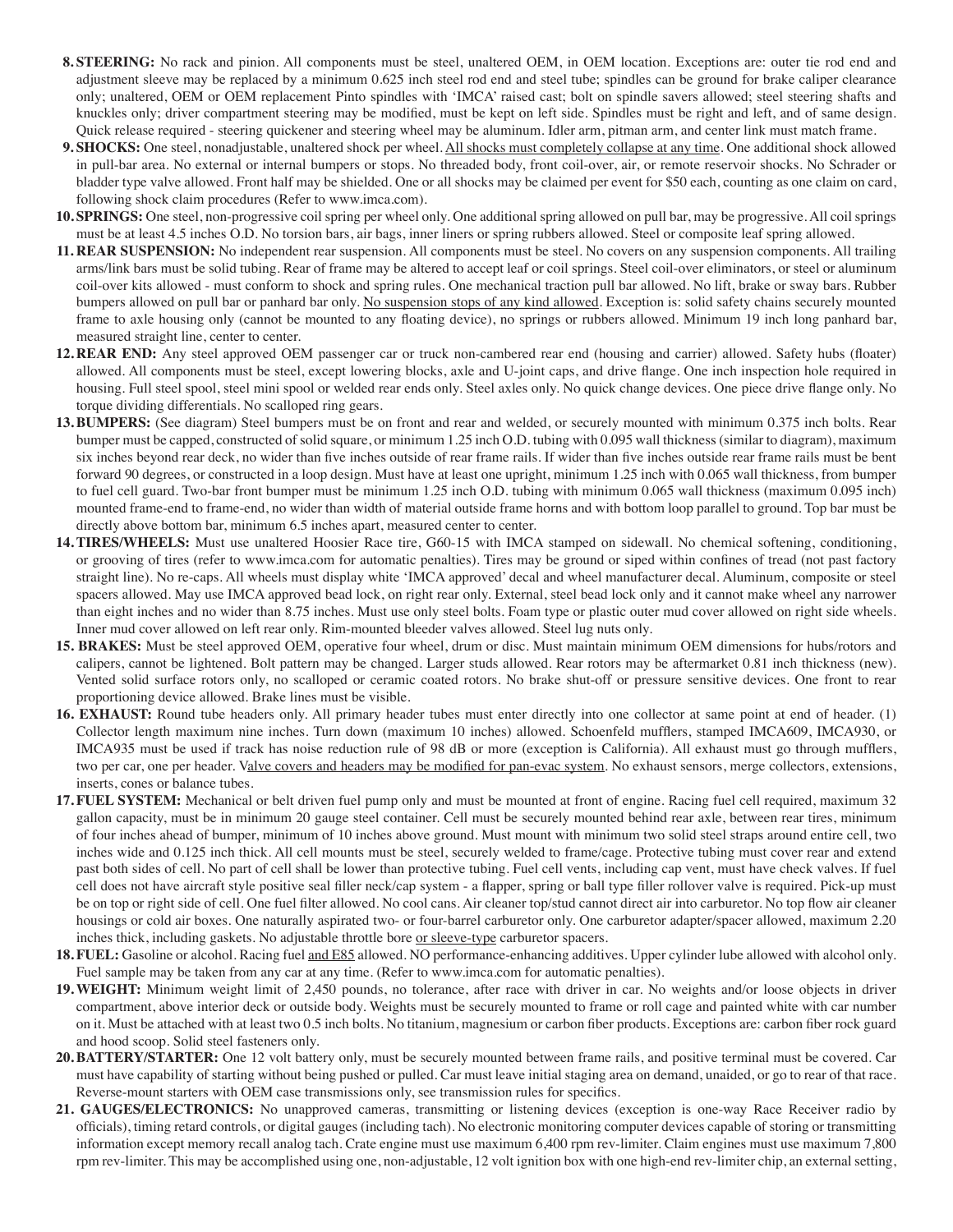or an internal preset. Refer to www.imca.com for approved ignition systems and rev-limiters. No electronic advance curve ignitions allowed. No unapproved or additional ignition accessories allowed. All components must be out of reach of driver, but with rev control easily accessible facing up or out for inspection. All wiring must be visible for inspection. No magnetos or crank triggers. No electronic traction control devices. (Refer to www.imca.com for automatic penalties and approved ignitions).

**22.TRANSMISSION/DRIVESHAFT:** Must have at least two forward gears and one reverse, plus a neutral position. With engine running and car in still position, must be able to engage car in gear and move forward, then backward. OEM production type or IMCA approved aftermarket transmissions allowed - two-speed, three-speed, four-speed and automatic. No five speed (or more) transmissions, 'in and out' boxes, or quick change devices allowed. Functioning shift levers must be in OEM location on all OEM production type transmissions. All belt drive pumps must be mounted on front of engine. Flexplates must be full, steel, unaltered OEM, or OEM replacement. Flywheel/flexplate must bolt to engine between clutch assembly and crankshaft and all driveline components within bellhousing must rotate while car is in any gear. Transmission must be one of the following designs:

 **OEM Manual:** Must have a standard OEM case and working disc-type clutch or approved cone or disc-type coupler inside an explosion-proof steel bellhousing. One flywheel only, minimum 8.5 inch diameter. Diameter of clutch disc must be a minimum of 5.5 inches. Clutch assembly must be steel, except housing, which must be steel and/or aluminum. Bellhousing can have only a hole for throwout bearing lever or hose, must be 270 degrees around top of clutch and flywheel area. Standard or reverse mount starter allowed, must directly engage flywheel.

 **Automatic:** Must remain in OEM or OEM replacement case, with a functioning OEM appearing pump. Aluminum OEM bellhousing may be replaced with aftermarket explosion-proof aluminum bellhousing. Original OEM bellhousing must have approved scattershield constructed of minimum 0.125 inch by three inch steel, 270 degrees around flexplate.

 **Aftermarket Manual:** Must be IMCA approved, aluminum case, with internal clutch. Refer to www.imca.com for approved transmissions. Must bolt to explosion-proof steel bellhousing, and use full, steel, unaltered OEM or OEM replacement flexplate with starter mounted in OEM location. No coatings or paint allowed on transmission case. No ball-spline transmissions.

 **Drive Shaft:** Steel slip-yokes only. Minimum two inch diameter steel drive shaft and must be painted white. 360-degree drive shaft loop required and must be constructed of at least 0.25 inch by two inch steel, or one inch tubing, mounted six inches back from front U-joint.

- 23. ENGINE COMPARTMENT: Rear of engine (bellhousing flange) must be mounted at least 72 inches forward from centerline of rear axle. Engine offset must be kept within two inches of centerline of front crossmember with engine level. Minimum 11 inch engine height from ground to center of crankshaft. Radiator must be mounted in front of engine. Cooling system may be modified. Overflow tubes must be directed to ground between frame rails.
- **24.ENGINE SPECIFICATIONS:** All cars utilizing a GM604 crate engine must clearly display on both front roof posts the word CRATE. Must be contrasting in color from body, minimum two inches tall. **Markers not acceptable.**

 **(A) CRATE ENGINE:** Must use unaltered sealed GM #88958604 or #19318604 crate engine with additional IMCA Cable-Lok system – NO EXCEPTIONS. Upon inspection, any different, altered or missing GM seal bolts or IMCA Cable-Loks will result in disqualification, loss of all IMCA points for the season, \$5,000 fine and a 30-day suspension from all IMCA-sanctioned events. GM seal bolt exception is IMCA approved and issued Cable-Lok repair system, oil pan may be replaced by IMCA certified repair center with Champ pan #CP100LTRB and Champ pickup #100SB. \$250 fine for any crate engine not using required pushrods, valve springs or rocker arms. \$250 fine for utilizing altered rev-limiter components. Any driver using crate engine cannot claim engine or have engine claimed. During same season, no driver is allowed to claim an engine after competing with a crate. If a driver switches to a crate after claiming an engine, the crate engine is then claimable.

 **(B) CLAIM ENGINE:** Any American make steel engine block allowed. Aftermarket and OEM performance blocks allowed. Cast iron or aluminum intake manifolds only. Steel cylinder heads and oil pan only. Flat tappet cam/lifters and stud-mounted rocker arms only. Magnetic steel retainers only. No shaft, pedestal, or offset rocker arms, titanium engine components, stud girdles or mushroom lifters. Lifter diameter and configuration must match OEM passenger block. OEM firing order cannot be changed (GM: 1-8-4-3-6-5-7-2). All engines must be able to be used in conventional passenger car without alterations. Engine mounts cannot be removed or altered. Castings and fittings must not be changed. No machine work on outside of engine (no lightweight engine blocks). All belt driven accessories must be on front of engine. 'Wet' sump oiling system only. External oil pumps go with engine if claimed.

## **25. ENGINE CLAIMING RULES:** Refer to www.imca.com for claim eligibility requirements.

(A) \$1,050 cash, or \$100 and exchange, claim on engine, flywheel and balancing plates (\$25 goes to wrecker and \$25 to official for each engine). Claimed driver has option of accepting cash, or exchanging engines with claiming driver.

(B) Claim does not include - 1. clutch, 2. pressure plate, 3. bellhousing, 4. headers, 5. carburetor, 6. starter, 7. motor mounts, 8. oil/temp. sending units, 9. carburetor spacer, 10. fan and pulleys, 11. clutch ball, 12. clutch arm, 13. throw out bearing, 14. dip stick, 15. water pump, 16. fuel pump, rod and plate, 17. distributor, 18. plug wires, 19. water outlet and restrictor, 20. breathers.

**26. POINT STRUCTURE/PROCEDURES:** Refer to www.imca.com for automatic penalties.

**27. EIRI:** (Except in rare instances) Decisions of IMCA Officials are final and binding without exception. In some cases, track safety rules may take precedence over IMCA rules - any discrepancy between IMCA and track rules should be brought to the attention of IMCA. Any rule changes or clarifications during the course of the year will be amended at www.imca.com as well as published in Inside IMCA, the official newsletter of IMCA, and will be considered as an official part of these rules.

## **For more information, call Tom Gutowski at 402-350-6120, Dave Brenn at 785-307-8482, or IMCA at 319-472-2201. Copyright© 2014 IMCA. All rights reserved.**

**No part of this publication may be reproduced, stored, or transmitted in any form, without prior written permission.**